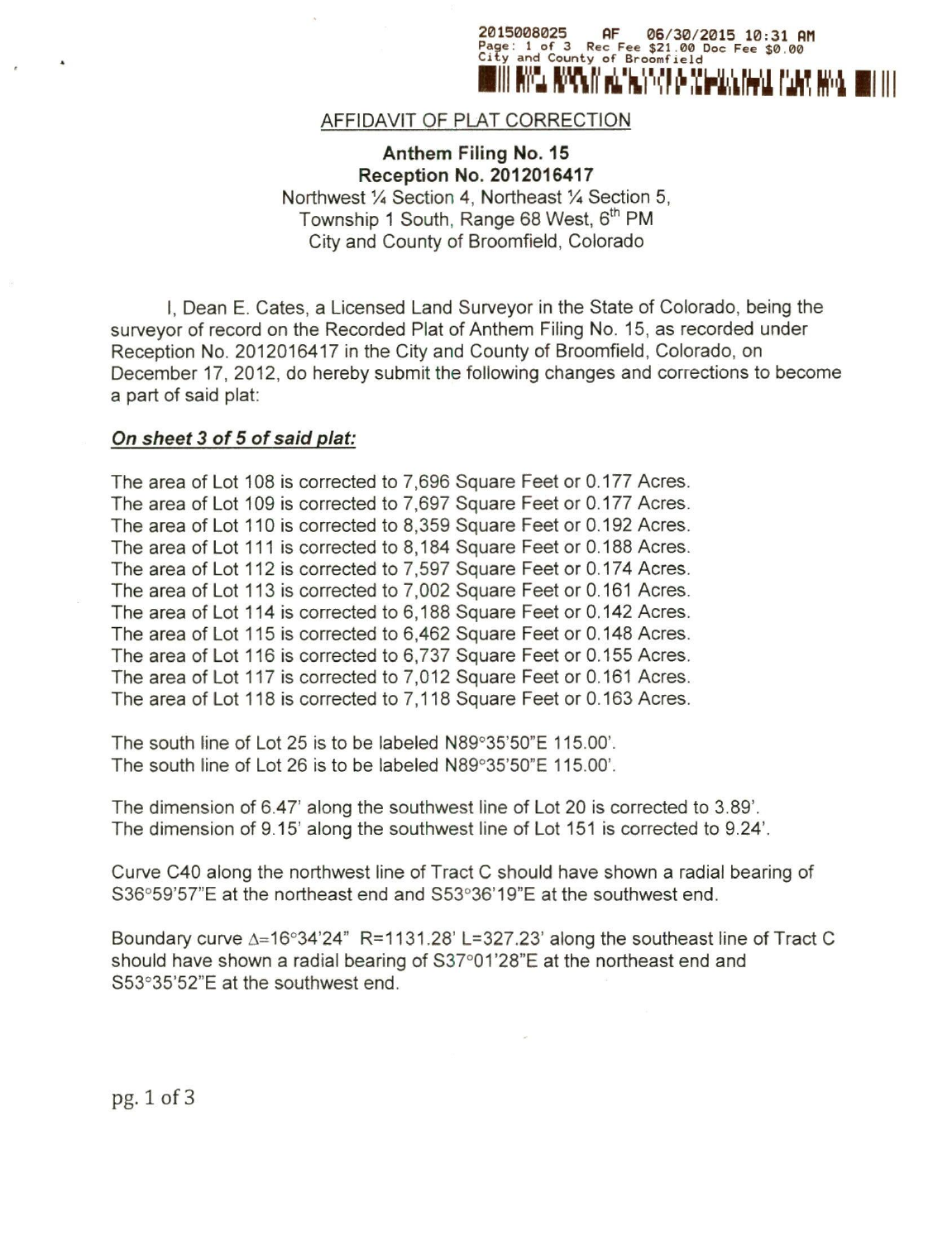

# AFFIDAVIT OF PLAT CORRECTION

## Anthem Filing No. 15 Reception No. 2012016417

#### *On sheet* 4 *of* 5 *of said plat:*

The dimension of 83.82' along the south line of Lot 49 is corrected to 85.61'. The dimension of 115.68' along the west line of Lot 50 is corrected to 113.47'. The dimension of 108.83' along the west line of Lot 51 is corrected to 111.03'.

Curve C39 along the northwest line of Tract C should have shown a radial bearing of S51°02'24"E at the northeast end and S85°15'OO"E at the southwest end.

Boundary curve  $\triangle = 35^{\circ}38'33''$  R=189.15' L=117.67' along the southeast line of Tract C should have shown a radial bearing of S50°39'01"E at the northeast end and S86°17'34"E at the southwest end.

Curve C38 along the northwest line of Tract C should have shown a radial bearing of N76°31 '26'W at the northeast end and N22°45'59'W at the southwest end.

Boundary curve  $\Delta = 54^{\circ}33'08''$  R=343.49' L=327.04' along the southeast line of Tract C should have shown a radial bearing of N77°13'21"W at the northeast end and N22°40'13'W at the southwest end.

### *On sheet* 5 *of* 5 *of said plat:*

Curve C37 along the northwest line of Tract C should have shown a radial bearing of S17°21'43"E at the northeast end and S45°08'17"E at the southwest end.

Boundary curve  $\Delta = 27^{\circ}54'24''$  R=626.12' L=304.96' along the southeast line of Tract C should have shown a radial bearing of S17°17'41"E at the northeast end and S45°12'05"E at the southwest end.

Boundary curve  $\Delta = 23^{\circ}55'57''$  R=961.50' L=401.62' along the southeast line of Tract D should have shown a radial bearing of S21°02'16"E at the northeast end and S44°58'13"E at the southwest end.

Curve C31 along the northwest line of Tract C should have shown a radial bearing of N24°56'27"w at the southwest end.

Curve C3 along the centerline of Prospect Lane should have shown a radial bearing of N28°45'14"w at the southwest end.

pg.2of3